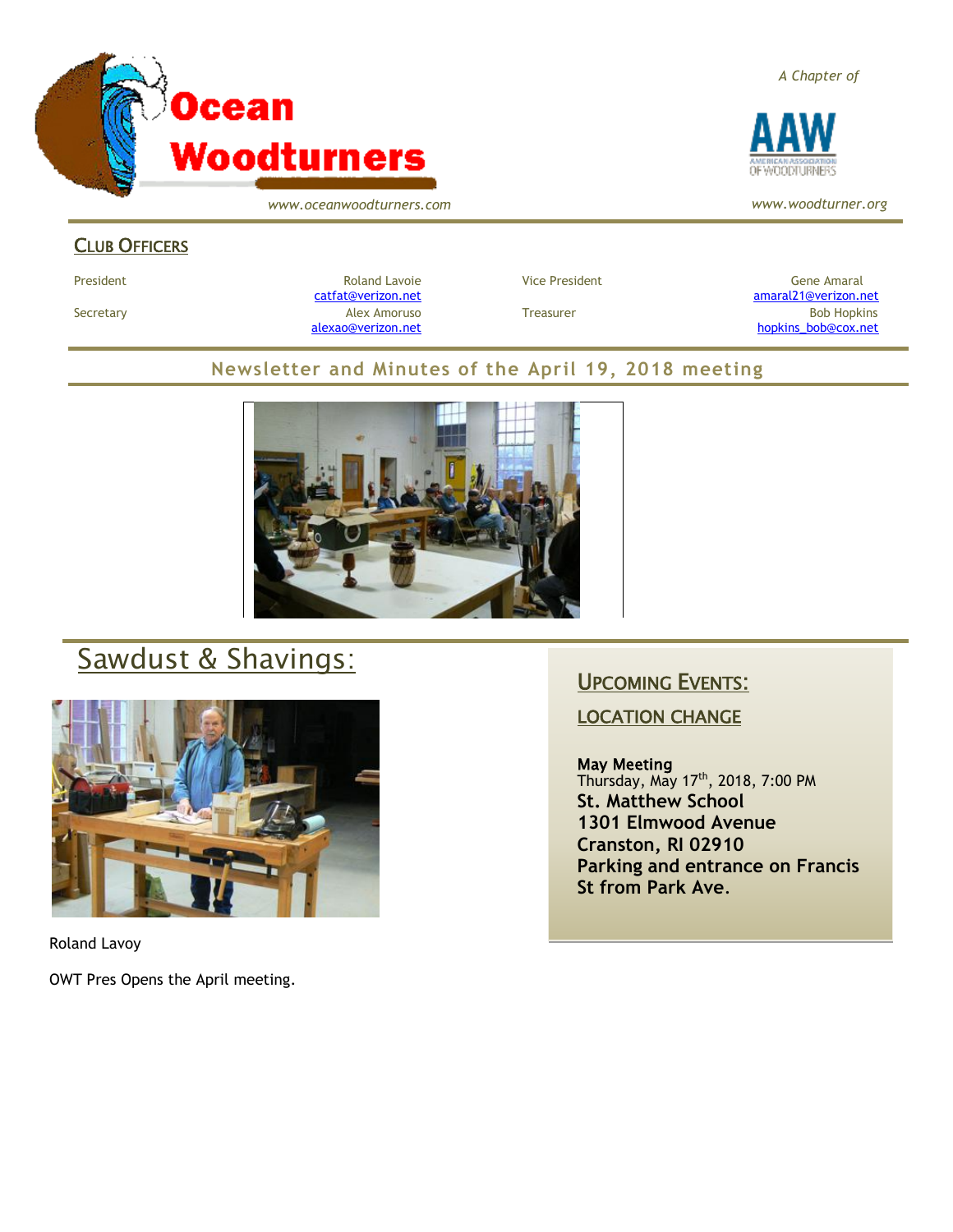# Ocean Woodturners – April 19, 2018

# Secretary's Notes

#### Alex Amoruso

**New Business** We will no longer be meeting and Studio Dunn. Our next meeting will be at **St. Matthew School 1301 Elmwood Avenue Cranston, RI 02910 Parking and entrance on Francis St from Park Ave**.

Dues are due. Anyone who has not paid due in 2018 should pay ASAP.

The meeting was attended by 24 members. We had an excellent show and tell and our demonstrator was Rick Bugbee.

# Treasurer's Report

#### Bob Hopkins

The club has \$2008.66 in the general account \$560.49 in the camera fund \$2569.15 in total

You can pay your dues directly from the website at <http://www.oceanwoodturners.com/dues.cfm>

Dues: Club dues are \$25 annually. For members who wish to have a printed Newsletter mailed to them monthly, there is an annual charge of \$5 to cover postage, payable with club dues. All payments should be mailed to: Bob Hopkins

> 48 Tilbury Drive, Bristol, RI 02809

### Show and Tell



**Figure 1 Roland Lavoy**



**Figure 2 Mike Murray**



**Figure 3 Kelly**



**Figure 4 John Chakuroff**